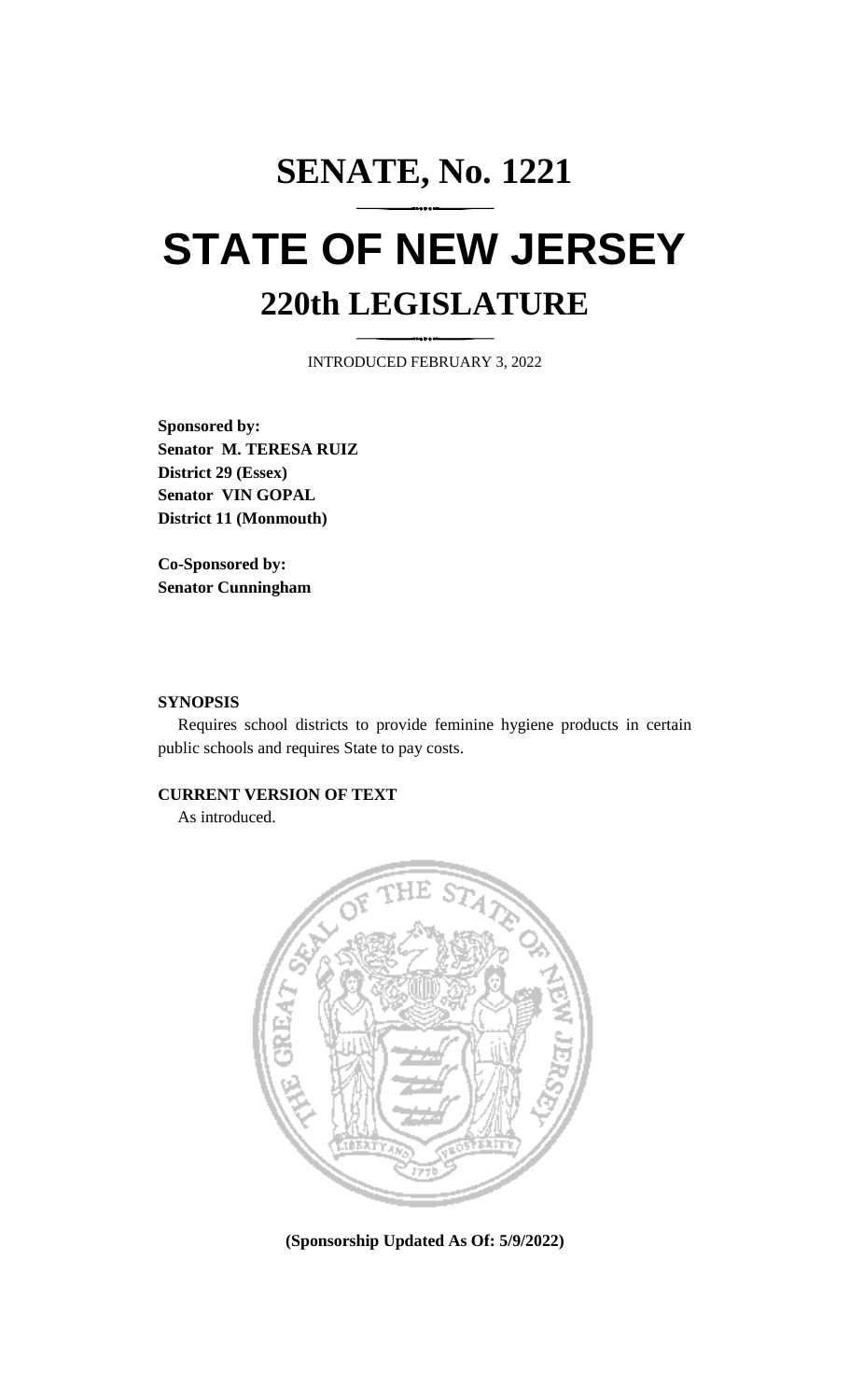## **S1221** RUIZ, GOPAL

 **AN ACT** concerning the provision of feminine hygiene products in public schools and supplementing chapter 33 of Title 18A of the New Jersey Statutes. **BE IT ENACTED** *by the Senate and General Assembly of the State of New Jersey:* 1. a. As used in this section, "feminine hygiene products" mean tampons and sanitary napkins for use in connection with the menstrual cycle. b. A school district shall ensure that students in each school educating students in grades 6 through 12, or any combination thereof, have direct access to feminine hygiene products in all of the school bathrooms free of charge. c. Any costs incurred by a school district in providing an adequate supply of feminine hygiene products to meet the needs of its students shall be borne by the State. 2. This act shall take effect in the first full school year following the date of enactment. STATEMENT This bill requires school districts to ensure that students in each school educating students in grades 6 through 12, or any combination thereof, have direct access to feminine hygiene products in all of the school bathrooms free of charge. Any costs incurred by a school district in complying with the provisions of this bill will be borne by the State. For purposes of this bill, "feminine hygiene products" mean tampons and sanitary napkins.